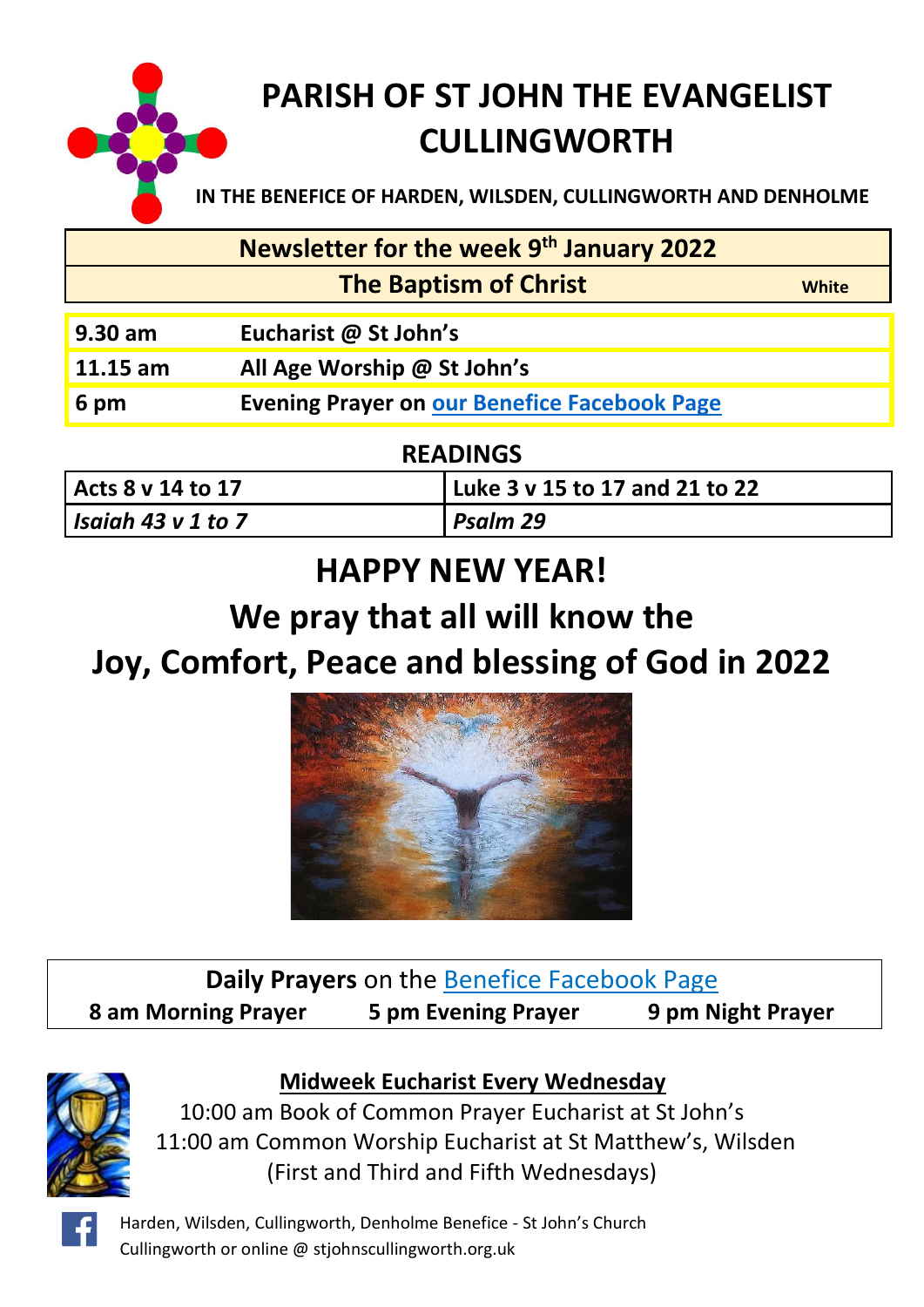

The Craft & Chat group at St John's, meet on Tuesdays from 1.30 pm to 3.30 pm in the St John's Room. Refreshments are available.

# Inn Churches

# **The Inn Churches Auction: Saturday 29 January 7.30pm GET YOUR TICKETS NOW!!!! - Only £5**

There are lots of lots available at Cullingworth Village Hall on Saturday 29 January. The evening will include a pie and

pea supper. Get your tickets at just £5 each with all profits going to our Inn Churches' total. Tickets are now on sale contact Robert for tickets. If you are able to offer a lot for the evening please contact Steve Rhodes on 07958 744514 or [steve@srassociates.co.uk](file:///C:/Users/richard%20burge/AppData/Local/Microsoft/Windows/INetCache/Content.Outlook/PTJPOGMM/steve@srassociates.co.uk)

#### **CAROL SINGING RASIES FUNDS FOR INN CHURCHES!**

Thank you to all those who joined in the Carol Singing before Christmas. Thank you to all who gave money as we sang! Our Festive Carolling raised funds "to the tune of" £650!!! We are grateful too, to a donor who has very generously promised to match our first £1250, meaning that every pound given to begin with will be worth double! Please do give generously in our bid to raise this money. We are looking to raise money to pay for a week's hospitality for about 12 people. Inn Churches will have to spend £3000 to provide board and lodging for 12 people for a week this year. This is our target, and we hope that you can help us in this challenge.

> "I know that my Redeemer Liveth" Debating and Discussion Group **Exploring the themes of Belief, Faith, Doubt and Certainty** We will meet again in St John's Cullingworth, St John's Room

**Thursday 20th January and 3 rd February at 7.30 pm**



Following the Government's announcements, we ask that all those who are able, wear a mask should do so when in church.

#### **SAVE YOUR STAMPS!**



The Leprosy Mission is collecting used stamps to sell to support their work. Please leave your used stamps in the box at church. A border of about 1/2cm (1/4in) needs to be left around the stamps.

## **FUNDRAISING**



Harden, Wilsden, Cullingworth, Denholme Benefice - St John's Church Cullingworth or online @ stjohnscullingworth.org.uk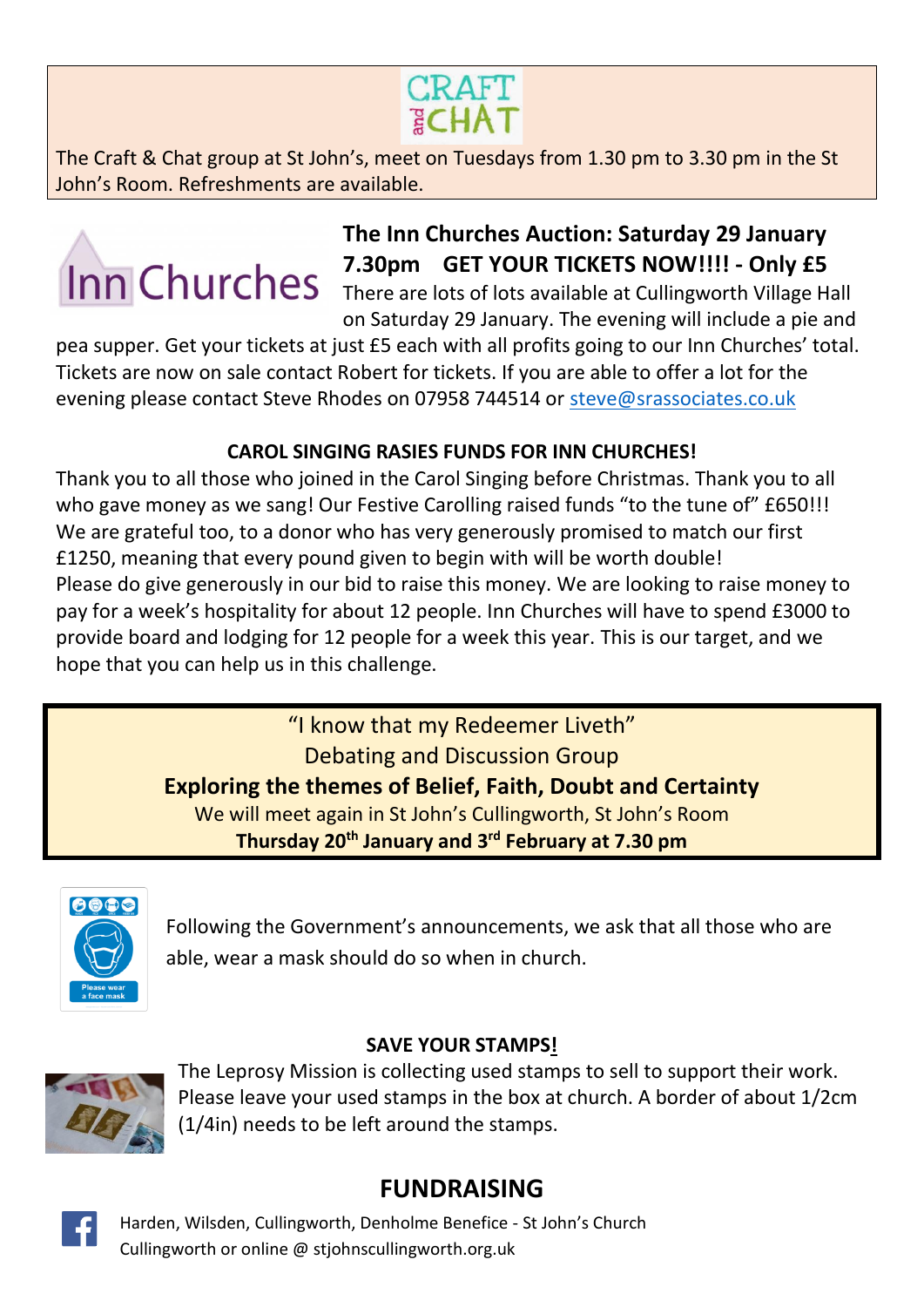#### **CHARITY OF THE MONTH – To be decided**

Money donated will support the work of our chosen charity. If you wish to donate, please make this to St Johns PCC (details below) add your surname and **Coffee** as the reference.

## **THANK YOU!**

We are grateful to all those who continue to support the church financially. **If you find that you have a little extra income and would be able to increase your giving at this time it would help our financial situation enormously.**

## **Donations or Regular Giving may be done by sending your gift to**

**PCC of Cullingworth Parish Sort Code 20-45-14 account number 60703532.** Please include your name as a reference, so we can thank you.



**You can scan this code to donate through "Give a Little"**

## easyfundraising feel good shopping

#### **EASY FUNDRAISING FOR YOUR ONLINE PURCHASES**

If you register with easyfundraising.org.uk and state cause as Cullingworth St. John the Evangelist we at Church receive a % of what you spend.

#### **Neighbourhood Support Services**

For Cullingworth, the Village Hall is the contact point and to access the service phone the Bradford Met Centre 01274 431000.

If you know of people who need food, we are an issuing agency for the Bingley Food Bank. If you need a food voucher, please contact: Richard (01535 273758) or Helen (07788 848830)

If you are struggling with paying for utilities such as gas, electricity, and water, please contact your supplier. Many have schemes in place for assistance. Yorkshire Water for instance has more than six different support pathways which provide both shortand long-term financial help to those struggling to keep up with payments.

## **FOR YOUR PRAYERS, THIS WEEK**



Harden, Wilsden, Cullingworth, Denholme Benefice - St John's Church Cullingworth or online @ stjohnscullingworth.org.uk